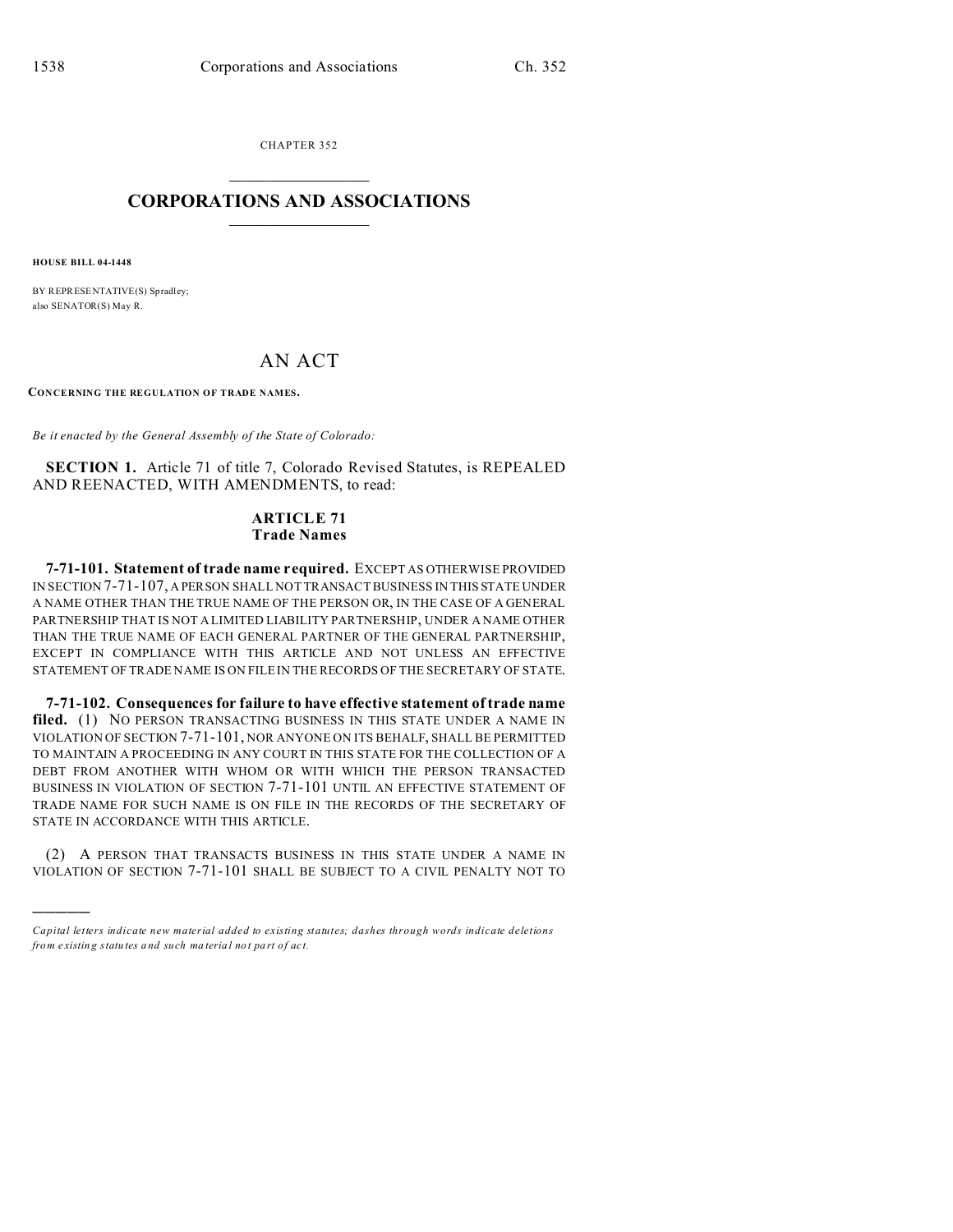EXCEED FIVE HUNDRED DOLLARS. THE CIVIL PENALTY MAY BE RECOVERED IN AN ACTION BROUGHT BY THE ATTORNEY GENERAL IN THE DISTRICT COURT IN AND FOR THE CITY AND COUNTY OF DENVER AND SHALL BE TRANSMITTED TO THE STATE TREASURER, WHO SHALL CREDIT IT TO THE GENERAL FUND. UPON A FINDING BY THE COURT THAT A PERSON, OR ANY OF ITS MEMBERS, MANAGERS, OR AGENTS ON ITS BEHALF, HAS TRANSACTED BUSINESS IN THIS STATE UNDER A NAME IN VIOLATION OF SECTION 7-71-101, THE COURT MAY ISSUE, IN ADDITION TO OR IN LIEU OF THE IMPOSITION OF A CIVIL PENALTY, AN INJUNCTION RESTRAINING THE FURTHER TRANSACTION OF BUSINESS IN THIS STATE BY THE PERSON AND SUCH MEMBERS, MANAGERS, AND AGENTS UNDER SUCH NAME UNTIL THE PERSON HAS COMPLIED WITH THE PROVISIONS OF THIS ARTICLE.

(3) NOTWITHSTANDING SUBSECTION (1) OF THIS SECTION, TRANSACTING BUSINESS IN THIS STATE BY A PERSON UNDER A NAME IN VIOLATION OF SECTION 7-71-101 DOES NOT IMPAIR THE VALIDITY OF THE ACTS OF THE PERSON AT ANY TIME TAKEN, AFFECT TITLE TO ANY PROPERTY OR INTEREST IN PROPERTY OWNED BY THE PERSON, OR PREVENT THE PERSON FROM DEFENDING ANY PROCEEDING IN THIS STATE AT ANY TIME.

**7-71-103. Statement of trade name.** (1) A PERSON MAY DELIVER TO THE SECRETARY OF STATE, FOR FILING PURSUANT TO PART 3 OF ARTICLE 90 OF THIS TITLE, A STATEMENT OF TRADE NAME FOR ANY NAME OTHER THAN THE TRUE NAME OF THE PERSON OR, IN THE CASE OF A GENERAL PARTNERSHIP THAT IS NOT A LIMITED LIABILITY PARTNERSHIP, OTHER THAN THE TRUE NAME OF EACH GENERAL PARTNER OF THE GENERAL PARTNERSHIP, UNDER WHICH THE PERSON TRANSACTS BUSINESS, OR CONTEMPLATES TRANSACTING BUSINESS, IN THIS STATE. A STATEMENT OF TRADE NAME SHALL STATE:

(a) THE TRUE NAME OF THE PERSON OR, IN THE CASE OF A GENERAL PARTNERSHIP THAT IS NOT A LIMITED LIABILITY PARTNERSHIP, THE TRUE NAME OF AT LEAST ONE GENERAL PARTNER OF THE GENERAL PARTNERSHIP;

(b) IF THE PERSON IS AN ENTITY, THE FORM OF ENTITY AND THE JURISDICTION UNDER THE LAW OF WHICH IT IS FORMED;

(c) IF THE PERSON IS AN INDIVIDUAL, THE STREET ADDRESS OF THE INDIVIDUAL'S PRIMARY RESIDENCE OR USUAL PLACE OF BUSINESS IN THIS STATE IF THE INDIVIDUAL HAS ONE, OR OUTSIDE THIS STATE IF THE INDIVIDUAL HAS NO PRIMARY RESIDENCE OR USUAL PLACE OF BUSINESS IN THIS STATE, AND, IF DIFFERENT, THE MAILING ADDRESS OF THE INDIVIDUAL OR, IF THE PERSON IS AN ENTITY OTHER THAN A REPORTING ENTITY, THE STREET ADDRESS OF THE ENTITY'S USUAL PLACE OF BUSINESS IN THIS STATE IF IT HAS ONE, OR OUTSIDE THIS STATE IF IT HAS NO USUAL PLACE OF BUSINESS IN THIS STATE AND, IF DIFFERENT, THE MAILING ADDRESS OF THE ENTITY;

(d) THE NAME, OTHER THAN THE TRUE NAME OF THE PERSON, OR, IN THE CASE OF A GENERAL PARTNERSHIP THAT IS NOT A LIMITED LIABILITY PARTNERSHIP, OTHER THAN THE TRUE NAME OF EACH GENERAL PARTNER OF THE GENERAL PARTNERSHIP, UNDER WHICH THE PERSON TRANSACTS BUSINESS, OR CONTEMPLATES TRANSACTING BUSINESS, IN THIS STATE;

(e) A BRIEF DESCRIPTION OF THE KIND OF BUSINESS TRANSACTED, OR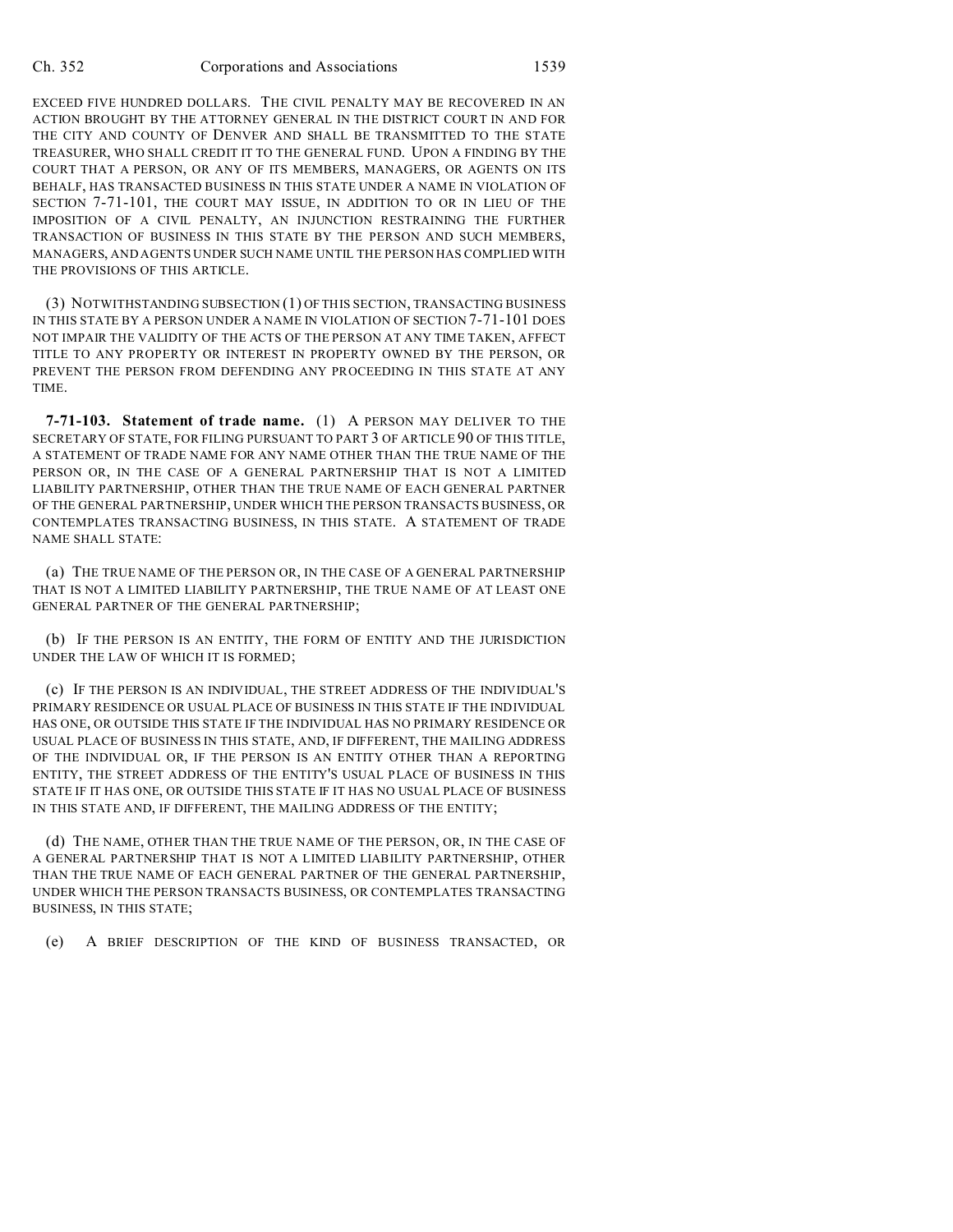CONTEMPLATED TO BE TRANSACTED, IN THIS STATE UNDER THE NAME; AND

(f) SUCH OTHER INFORMATION AS THE SECRETARY OF STATE MAY REQUIRE.

**7-71-104. Effect of filing a statement of trade name.** (1) A FILED STATEMENT OF TRADE NAME SHALL BECOME EFFECTIVE AS PROVIDED IN SECTION 7-90-304, AND, UNLESS THE STATEMENT OF TRADE NAME IS WITHDRAWN IN ACCORDANCE WITH SECTION 7-71-106, FOR REPORTING ENTITIES SHALL REMAIN EFFECTIVE IN PERPETUITY, SUBJECT TO THE PROVISIONS OF SECTIONS 7-90-601.5 AND 7-90-601.7, AND FOR PERSONS OTHER THAN REPORTING ENTITIES SHALL REMAIN EFFECTIVE THROUGH THE LAST DAY OF THE TWELFTH CALENDAR MONTH FOLLOWING THE CALENDAR MONTH IN WHICH THE STATEMENT OF TRADE NAME BECOMES EFFECTIVE, UNLESS IT IS RENEWED IN ACCORDANCE WITH SECTION 7-71-105.

(2) A PERSON HAVING AN EFFECTIVE STATEMENT OF TRADE NAME ON FILE IN THE RECORDS OF THE SECRETARY OF STATE SHALL BE LIABLE IN CONNECTION WITH THE BUSINESS TRANSACTED IN THIS STATE BY THE PERSON UNDER THE TRADE NAME STATED IN THE STATEMENT OF TRADE NAME TO THE SAME EXTENT AND IN THE SAME MANNER AS IF THE BUSINESS WERE TRANSACTED UNDER ITS TRUE NAME.

(3) A PERSON HAVING AN EFFECTIVE STATEMENT OF TRADE NAME ON FILE IN THE RECORDS OF THE SECRETARY OF STATE AT THE TIME AN ACTION IS BROUGHT BY ANOTHER PERSON MAY BE SUED UNDER THE TRADE NAME STATED IN THE STATEMENT OF TRADE NAME IN CONNECTION WITH ANY BUSINESS TRANSACTED BY THE PERSON IN THIS STATE UNDER THE TRADE NAME WITH THE PERSON BRINGING THE ACTION.

**7-71-105. Renewal of statement of trade name.** (1) A PERSON OTHER THAN A REPORTING ENTITY HAVING AN EFFECTIVE STATEMENT OF TRADE NAME ON FILE IN THE RECORDS OF THE SECRETARY OF STATE MAY RENEW THE STATEMENT OF TRADE NAME BY DELIVERING TO THE SECRETARY OF STATE, FOR FILING PURSUANT TO PART 3 OF ARTICLE 90 OF THIS TITLE, A STATEMENT OF TRADE NAME RENEWAL AT ANY TIME DURING THE LAST THREE CALENDAR MONTHS THE STATEMENT OF TRADE NAME IS EFFECTIVE. A FILED STATEMENT OF TRADE NAME RENEWAL SHALL EXTEND, BY ONE CALENDAR YEAR, THE PERIOD DURING WHICH THE STATEMENT OF TRADE NAME TO WHICH IT RELATES IS EFFECTIVE. A STATEMENT OF TRADE NAME RENEWAL SHALL STATE, WITH RESPECT TO THE STATEMENT OF TRADE NAME TO BE RENEWED:

(a) THE TRUE NAME OF THE PERSON;

(b) THE NAME UNDER WHICH THE PERSON TRANSACTS BUSINESS IN THIS STATE, AS STATED IN THE STATEMENT OF TRADE NAME;

(c) ANY CHANGE IN ANY STATEMENT MADE IN THE STATEMENT OF TRADE NAME, OR IN ANY PREVIOUSLY FILED STATEMENT RELATED TO SUCH STATEMENT OF TRADE NAME, NECESSARY TO MAKE THE STATEMENT OF TRADE NAME TRUE AND CORRECT AS OF THE DATE THE STATEMENT OF TRADE NAME RENEWAL IS DELIVERED FOR FILING; AND

(d) SUCH OTHER INFORMATION AS THE SECRETARY OF STATE MAY REQUIRE.

(2) THE SECRETARY OF STATE SHALL DELIVER A NOTICE REGARDING RENEWAL, IN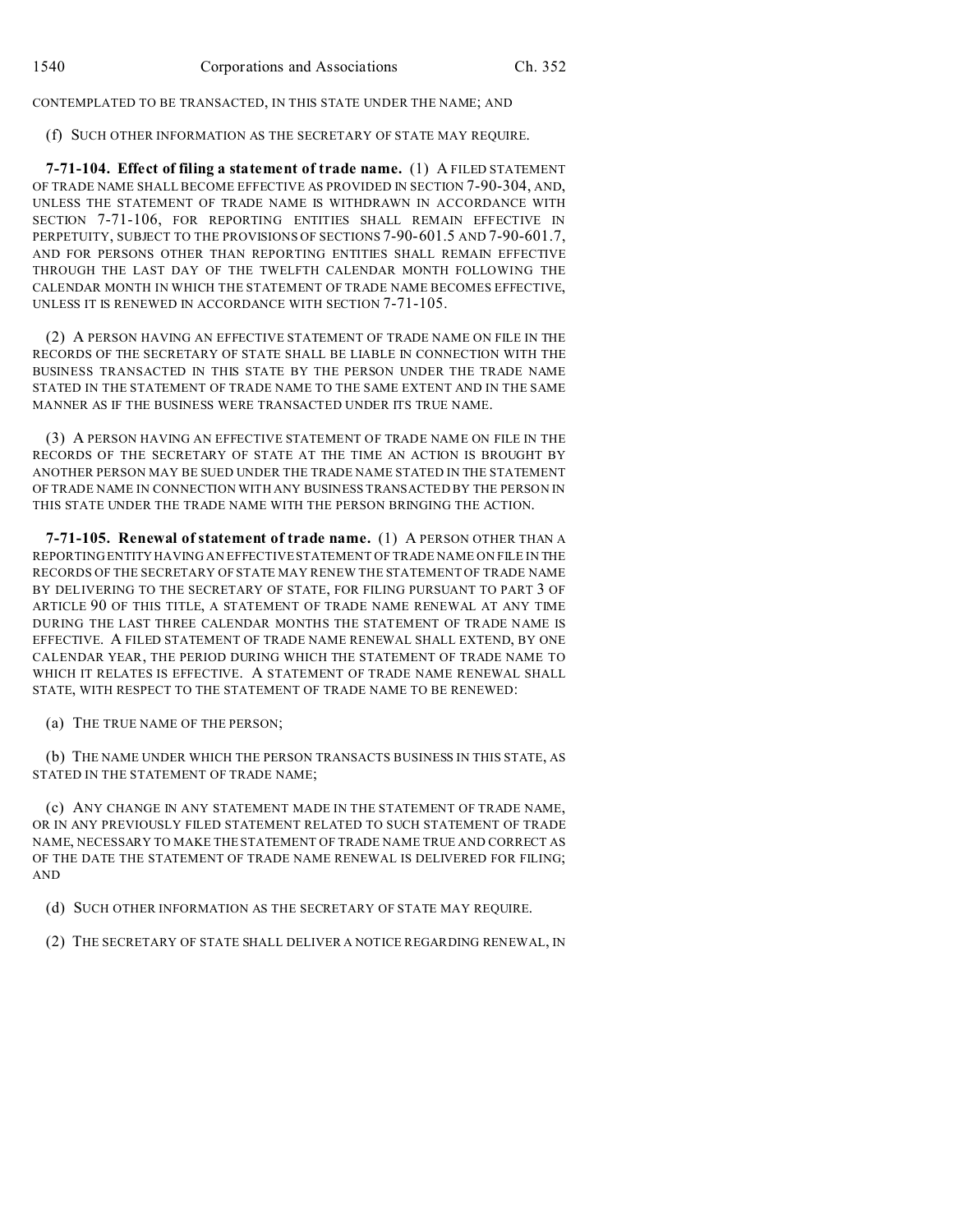SUCH FORM AS PRESCRIBED BY THE SECRETARY OF STATE, TO EACH PERSON THAT IS NOT A REPORTING ENTITY AND HAS AN EFFECTIVE STATEMENT OF TRADE NAME ON FILE IN THE RECORDS OF THE SECRETARY OF STATE NO LATER THAN THE FIRST DAY OF THE CALENDAR MONTH PRECEDING THE CALENDAR MONTH IN WHICH THE STATEMENT OF TRADE NAME IS NO LONGER EFFECTIVE PURSUANT TO SECTION 7-71-104 (1) OR SUBSECTION(1) OF THIS SECTION; EXCEPT THAT THE SECRETARY OF STATE SHALL NOT BE REQUIRED TO DELIVER TO A PERSON A NOTICE REGARDING RENEWAL FOR ANY TRADE NAME OF THAT PERSON FOR ANY RENEWAL PERIOD FOR WHICH A STATEMENT OF TRADE NAME RENEWAL HAS PREVIOUSLY BEEN FILED PURSUANT TO SUBSECTION (1) OF THIS SECTION. THE FAILURE OF THE SECRETARY OF STATE TO DELIVER A NOTICE REGARDING RENEWAL TO ANY PERSON SHALL NOT AFFECT THE REQUIREMENT THAT ANY STATEMENT OF TRADE NAME OF THAT PERSON BE RENEWED IN ACCORDANCE WITH THIS SECTION IN ORDER TO REMAIN EFFECTIVE.

**7-71-106. Withdrawal of statement of trade name.** (1) A PERSON HAVING A STATEMENT OF TRADE NAME ON FILE IN THE RECORDS OF THE SECRETARY OF STATE MAY WITHDRAW THE STATEMENT OF TRADE NAME BY DELIVERING TO THE SECRETARY OF STATE, FOR FILING PURSUANT TO PART 3 OF ARTICLE 90 OF THIS TITLE, A STATEMENT OF TRADE NAME WITHDRAWAL STATING:

(a) THE TRUE NAME OF THE PERSON;

(b) THE TRADE NAME WITH RESPECT TO WHICH THE STATEMENT OF TRADE NAME WITHDRAWAL RELATES;

(c) THAT THE PERSON WILL NO LONGER TRANSACT BUSINESS IN THIS STATE UNDER THE TRADE NAME; AND

(d) THAT THE STATEMENT OF TRADE NAME IS WITHDRAWN UPON THE FILING OF THE STATEMENT OF TRADE NAME WITHDRAWAL.

(2) UPON THE FILING OF THE STATEMENT OF TRADE NAME WITHDRAWAL, THE STATEMENT OF TRADE NAME TO WHICH IT RELATES SHALL NO LONGER BE EFFECTIVE.

**7-71-107. Nonprofit entities.** (1) A NONPROFIT ENTITY FOR WHICH A CONSTITUENT FILED DOCUMENT IS IN THE RECORDS OF THE SECRETARY OF STATE MAY, BUT SHALL NOT BE REQUIRED TO, DELIVER TO THE SECRETARY OF STATE, FOR FILING PURSUANT TO PART 3 OF ARTICLE 90 OF THIS TITLE, A STATEMENT OF TRADE NAME FOR ANY NAME OTHER THAN ITS TRUE NAME UNDER WHICH THE NONPROFIT ENTITY TRANSACTS BUSINESS OR CONDUCTS ACTIVITIES, OR INTENDS TO TRANSACT BUSINESS OR CONDUCT ACTIVITIES, IN THIS STATE. THE PROVISIONS OF THIS ARTICLE OTHER THAN SECTION 7-71-102 SHALL APPLY TO THE STATEMENT OF TRADE NAME AND ANY OTHER STATEMENT FILED IN CONNECTION THEREWITH AND TO THE TRADE NAME.

(2) ANY MEMBER OF A NONPROFIT ENTITY FOR WHICH A CONSTITUENT FILED DOCUMENT IS NOT IN THE RECORDS OF THE SECRETARY OF STATE MAY, BUT SHALL NOT BE REQUIRED TO, DELIVER TO THE SECRETARY OF STATE, FOR FILING PURSUANT TO PART 3 OF ARTICLE 90 OF THIS TITLE, A STATEMENT OF TRADE NAME FOR ANY NAME OTHER THAN THE TRUE NAME OF ALL OF ITS MEMBERS UNDER WHICH THE NONPROFIT ENTITY TRANSACTS BUSINESS OR CONDUCTS ACTIVITIES, OR INTENDS TO TRANSACT BUSINESS OR CONDUCT ACTIVITIES, IN THIS STATE. THE PROVISIONS OF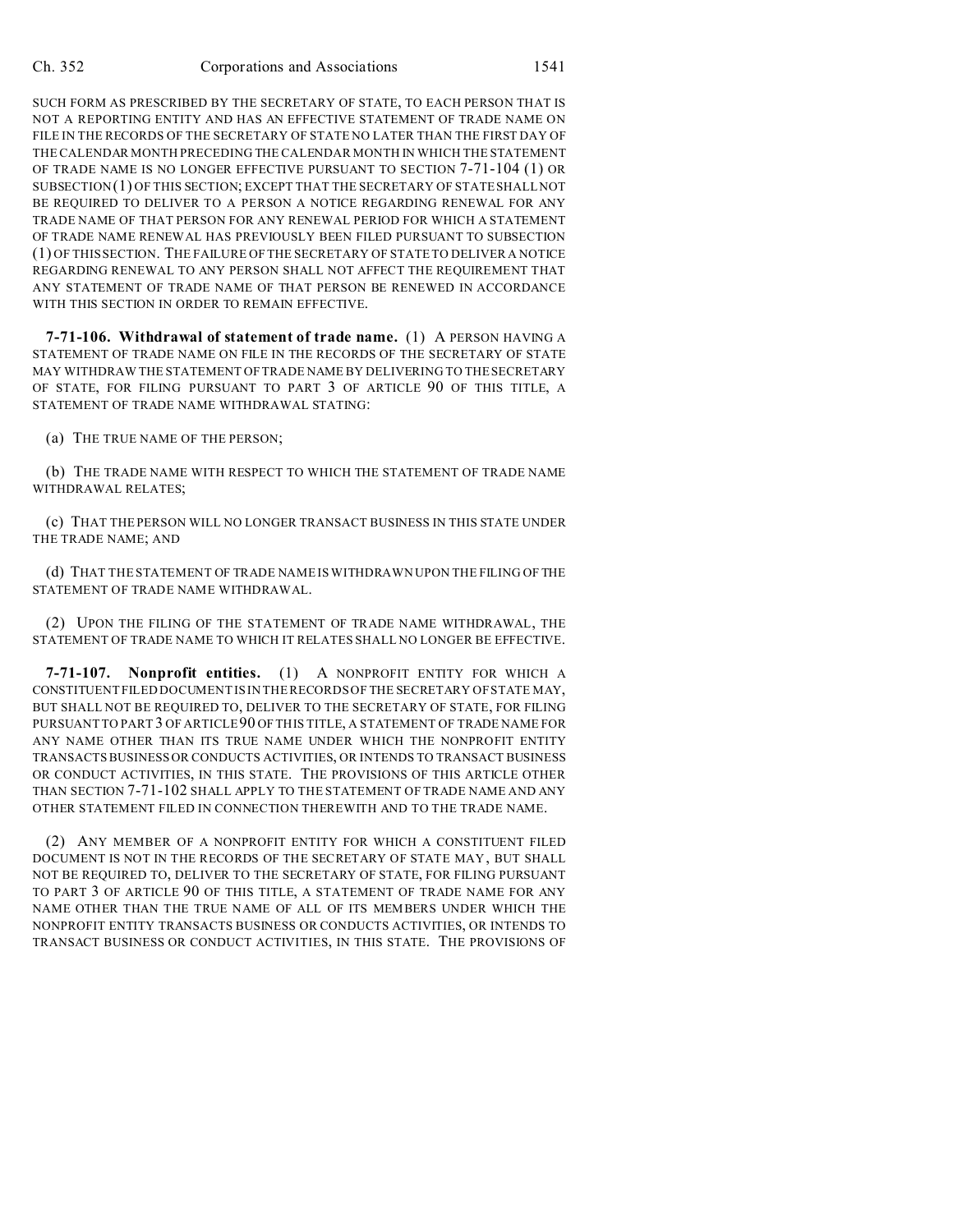THIS ARTICLE OTHER THAN SECTION 7-71-102 SHALL APPLY TO ANY SUCH STATEMENT OF TRADE NAME AND ANY OTHER STATEMENT FILED IN CONNECTION THEREWITH AND TO ANY TRADE NAME STATED IN ANY SUCH STATEMENT OF TRADE NAME.

(3) AS TO ANY STATEMENT OF TRADE NAME FILED PURSUANT TO THIS SECTION AND ANY OTHER STATEMENT FILED IN CONNECTION WITH THE FILING, ANY REFERENCE IN THIS ARTICLE OR IN SUCH STATEMENT TO THE PHRASE "TRANSACT BUSINESS", OR ITS DERIVATIVES OR VARIANTS, SHALL INCLUDE "CONDUCT ACTIVITIES".

**7-71-108. Recording of trade name affidavit.** (1) AN AFFIDAVIT STATING THAT A PERSON MAY HOLD TITLE TO REAL PROPERTY IN THIS STATE UNDER ONE OR MORE TRADE NAMES MAY BE RECORDED IN THE OFFICE OF THE CLERK AND RECORDER OF ANY COUNTY IN THIS STATE IN WHICH THE PERSON OWNS, OR CONTEMPLATES OWNING, ANY REAL PROPERTY OR INTEREST IN REAL PROPERTY AND, UPON SUCH RECORDING, SHALLCONSTITUTE PRIMA FACIE EVIDENCE OF THE FACTS RECITED IN THE AFFIDAVIT INSOFAR AS SUCH FACTS AFFECT TITLE TO REAL PROPERTY LOCATED IN SUCH COUNTY. THE AFFIDAVIT SHALL INCLUDE THE FOLLOWING:

(a) THE TRUE NAME OF THE PERSON TO WHICH THE AFFIDAVIT RELATES;

(b) IF THE PERSON IS AN ENTITY, THE FORM OF ENTITY AND THE JURISDICTION UNDER THE LAW OF WHICH IT IS FORMED;

(c) IF THE PERSON IS AN INDIVIDUAL, THE STREET ADDRESS OF THE INDIVIDUAL'S PRIMARY RESIDENCE OR USUAL PLACE OF BUSINESS IN THIS STATE IF THE INDIVIDUAL HAS ONE, OR OUTSIDE THIS STATE IF THE INDIVIDUAL HAS NO PRIMARY RESIDENCE OR USUAL PLACE OF BUSINESS IN THIS STATE, AND, IF DIFFERENT, THE MAILING ADDRESS OF THE INDIVIDUAL OR, IF THE PERSON IS AN ENTITY, THE STREET ADDRESS OF THE ENTITY'S USUAL PLACE OF BUSINESS IN THIS STATE IF IT HAS ONE, OR OUTSIDE THIS STATE IF IT HAS NO USUAL PLACE OF BUSINESS IN THIS STATE AND, IF DIFFERENT, THE MAILING ADDRESS OF THE ENTITY; AND

(d) THE TRADE NAME OR TRADE NAMES UNDER WHICH THE PERSON MAY HOLD TITLE TO REAL PROPERTY IN THIS STATE.

(2) IF THE PERSON TO WHICH THE AFFIDAVIT RELATES IS NOT AN INDIVIDUAL AND IS CAPABLE OF HOLDING TITLE TO REAL PROPERTY UNDER THE LAW OF THIS STATE, THE AFFIDAVIT ALSO SHALL BE A STATEMENT OF AUTHORITY UNDER SECTION 38-30-172, C.R.S., WITH THE EFFECT OF A STATEMENT OF AUTHORITY AS PROVIDED IN SUCH SECTION, IF THE AFFIDAVIT ALSO CONTAINS THE FOLLOWING:

(a) THE TRUE NAME OR POSITION OF THE PERSON AUTHORIZED TO EXECUTE INSTRUMENTS CONVEYING, ENCUMBERING, OR OTHERWISE AFFECTING TITLE TO REAL PROPERTY ON BEHALF OF THE PERSON TO WHICH THE AFFIDAVIT RELATES; AND

(b) ANY LIMITATION THAT MAY EXIST UPON THE AUTHORITY OF THE PERSON NAMED IN THE AFFIDAVIT OR HOLDING THE POSITION DESCRIBED IN THE AFFIDAVIT TO BIND THE PERSON TO WHICH THE AFFIDAVIT RELATES OR A STATEMENT THAT NO SUCH LIMITATION EXISTS.

**7-71-109. Trade names registered with the department of revenue.**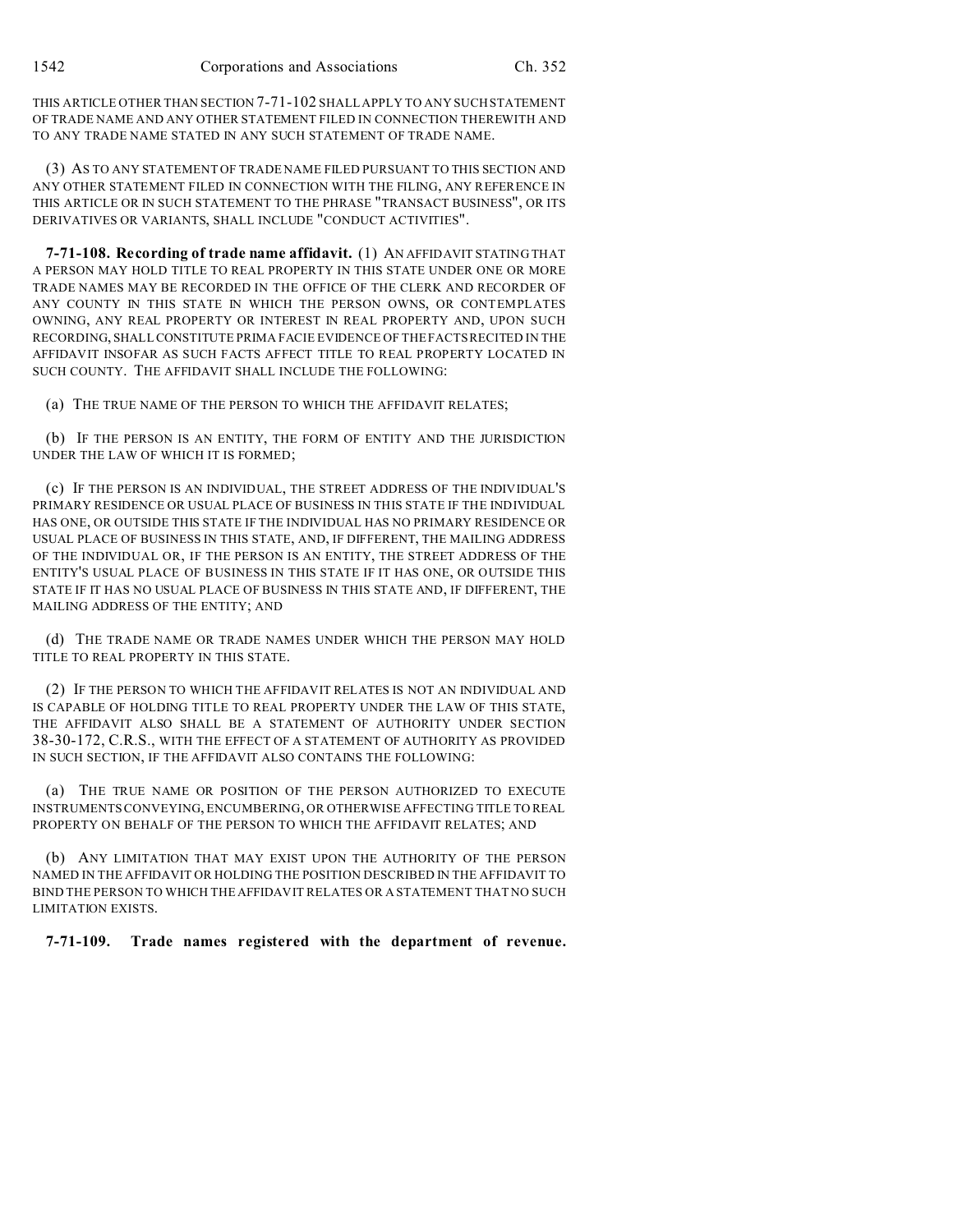(1) PUBLIC RECORDS OF THE REGISTRATION OF TRADE NAMES WITH THE DEPARTMENT OF REVENUE PURSUANT TO SECTION 24-35-301, C.R.S., PRIOR TO ITS REPEAL, AS TO WHICH THE REGISTRATION IS IN EFFECT ON MAY 29, 2006, SHALL BE TRANSFERRED TO THE SECRETARY OF STATE. ON AND AFTER MAY 30, 2006, EACH SUCH TRADE NAME SHALL BE DEEMED A TRADE NAME FOR WHICH A STATEMENT OF TRADE NAME IS ON FILE IN THE RECORDS OF THE SECRETARY OF STATE. THE STATEMENT OF TRADE NAME DEEMED FILED FOR EACH SUCH TRADE NAME SHALL BE EFFECTIVE UNTIL THE DATE DETERMINED BY THE SECRETARY OF STATE, WHICH DATE SHALL NOT BE EARLIER THAN DECEMBER 31, 2007. APPLICATIONS TO REGISTER, MODIFY, DELETE, OR RENEW TRADE NAMES THAT ARE FILED WITH THE DEPARTMENT OF REVENUE ON OR BEFORE MAY 29, 2006, BUT NOT PART OF THE PUBLIC RECORDS TRANSFERRED TO THE SECRETARY OF STATE PURSUANT TO THIS SUBSECTION (1), SHALL BE TRANSMITTED BY THE DEPARTMENT OF REVENUE TO THE SECRETARY OF STATE, TOGETHER WITH ANY FEE PAID FOR THE APPLICATIONS. EACH SUCH APPLICATION SHALL BE DEEMED DELIVERED TO THE SECRETARY OF STATE, FOR FILING PURSUANT TO PART 3 OF ARTICLE 90 OF THIS TITLE, BY THE PERSON ON WHOSE BEHALF THE APPLICATION WAS MADE AND SHALL IN ALL RESPECTS BE SUBJECT TO PART 3 OF ARTICLE 90 OF THIS TITLE. AFTER FILING BY THE SECRETARY OF STATE, EACH SUCH APPLICATION SHALL BE DEEMED EFFECTIVE FOR PURPOSES OF THIS ARTICLE AND SECTION 7-90-304, AS OF MAY 30, 2006.

(2) FEES THAT HAVE BEEN COLLECTED BY THE DEPARTMENT OF REVENUE FOR REGISTRATION, MODIFICATION, DELETION,AND RENEWAL OF REGISTRATION OF TRADE NAMES THAT ARE PART OF THE PUBLIC RECORDS TRANSFERRED TO THE SECRETARY OF STATE PURSUANT TO SUBSECTION (1) OF THIS SECTION SHALL BE REMITTED TO THE STATE TREASURY PURSUANT TO SECTION 24-35-301 (3), C.R.S., AS SUCH SECTION EXISTED PRIOR TO ITS REPEAL.

**7-71-110. Existing trade names on file in the records of the secretary of state.** CERTIFICATES OR STATEMENTS OF TRADE NAME FILED IN ACCORDANCE WITH THIS ARTICLE AS IN EFFECT BEFORE MAY 30, 2006, THAT ARE ON FILE IN THE RECORDS OF THE SECRETARY OF STATE AS OF MAY 29, 2006, SHALL BE EFFECTIVE STATEMENTS OF TRADE NAME AND SHALL BE DEEMED TO HAVE BEEN FILED PURSUANT TO AND IN ACCORDANCE WITH THIS ARTICLE. EACH OF SUCH STATEMENTS OF TRADE NAME SHALL REMAIN EFFECTIVE AS PROVIDED IN SECTION 7-71-104 (1); EXCEPT THAT ANY SUCH STATEMENT OF TRADE NAME FOR A TRADE NAME OF A PERSON OTHER THAN A REPORTING ENTITY SHALL REMAIN EFFECTIVE UNTIL THE DATE DETERMINED BY THE SECRETARY OF STATE, WHICH DATE SHALL NOT BE EARLIER THAN DECEMBER 31, 2007.

**SECTION 2. Repeal.** Part 3 of article 35 of title 24, Colorado Revised Statutes, is repealed.

**SECTION 3. Repeal.** 7-70-102 (4) (a) (VII), Colorado Revised Statutes, as it will become effective July 1, 2004, is repealed as follows:

**7-70-102. Application for registration.** (4) (a) The secretary of state shall register a trademark application in accordance with paragraph (b) of this subsection (4) upon a finding by the secretary of state that the trademark set forth in the application does not: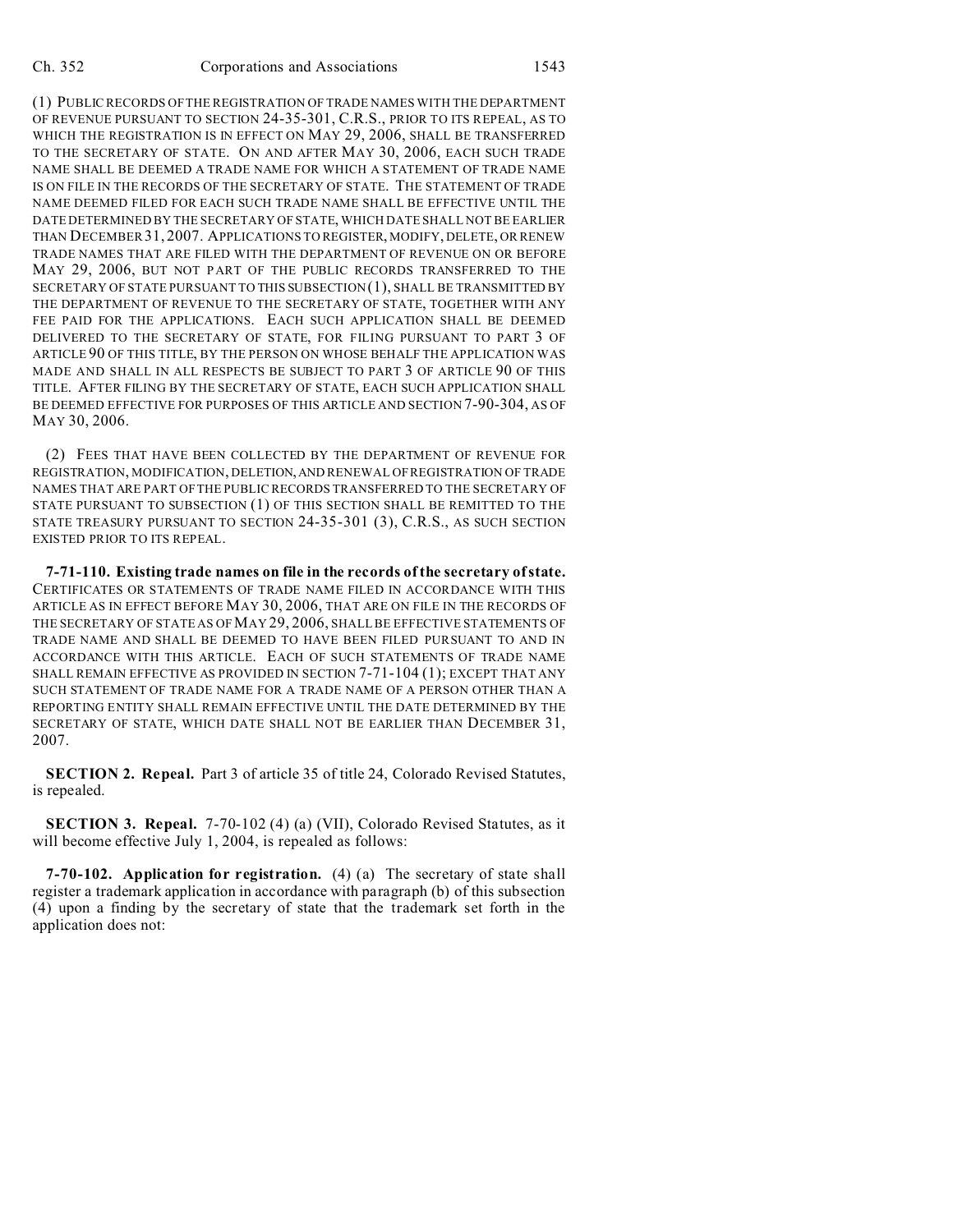(VII) So resemble any trade name registered with the secretary of state by another person pursuant to section 7-71-101 or for which an application for registration by another person is pending, which has been previously used by such person in this state and not abandoned, that it is likely to cause confusion or mistake or to deceive when used in connection with the goods or services of such person; or

**SECTION 4.** 7-90-102 (63.3), Colorado Revised Statutes, as amended by House Bill 04-1398, enacted at the Second Regular Session of the Sixty-fourth General Assembly, is amended to read:

**7-90-102. Definitions.** As used in this title, except as otherwise defined for the purpose of any section, subpart, part, or article of this title, or unless the context otherwise requires:

 $(63.3)$  "Trade name" means a name OF A PERSON other than the true name  $of an$ entity OF THE PERSON, OR, IN THE CASE OF A GENERAL PARTNERSHIP THAT IS NOT A LIMITED LIABILITY PARTNERSHIP, OTHER THAN THE TRUE NAME OF EACH GENERAL PARTNER OF THE GENERAL PARTNERSHIP, under which the entity PERSON may transact business or conduct activities pursuant to the provisions of section 7-71-101 ARTICLE 71 OF THIS TITLE.

**SECTION 5.** 7-90-601 (2), Colorado Revised Statutes, as it will become effective July 1, 2004, is amended to read:

**7-90-601. Entity name.** (2) Each entity name shall be distinguishable on the records of the secretary of state from every:

(a) Other entity name; AND

(b) Name that is reserved with the secretary of state for another person as an entity name or as a trade name pursuant to section 7-90-602. and

(c) Trade name that is registered with the secretary of state by another entity pursuant to section 7-71-101.

(d) (Deleted by amendment, L. 2003, p. 2298, § 212, effective July 1, 2004.)

**SECTION 6.** 7-90-602 (1), Colorado Revised Statutes, as amended by House Bill 04-1398, enacted at the Second Regular Session of the Sixty-fourth General Assembly, is amended to read:

**7-90-602. Reserved entity name.** (1) Any person may apply for the reservation of the exclusive use of a name for the use as an entity name or as a trade name pursuant to article 71 of this title by delivering a statement of reservation of a name to the secretary of state, for filing pursuant to part 3 of this article, stating the name and mailing address of the person, that the person is applying under this section to reserve a name for use as an entity name or a trade name and the name proposed to be reserved. If the secretary of state determines that the name applied for would be available for use as an entity name under section 7-90-601, the secretary of state shall reserve the name for the person's exclusive use for a one-hundred-twenty-day period, which reservation may be renewed successively for one-hundred-twenty-day periods.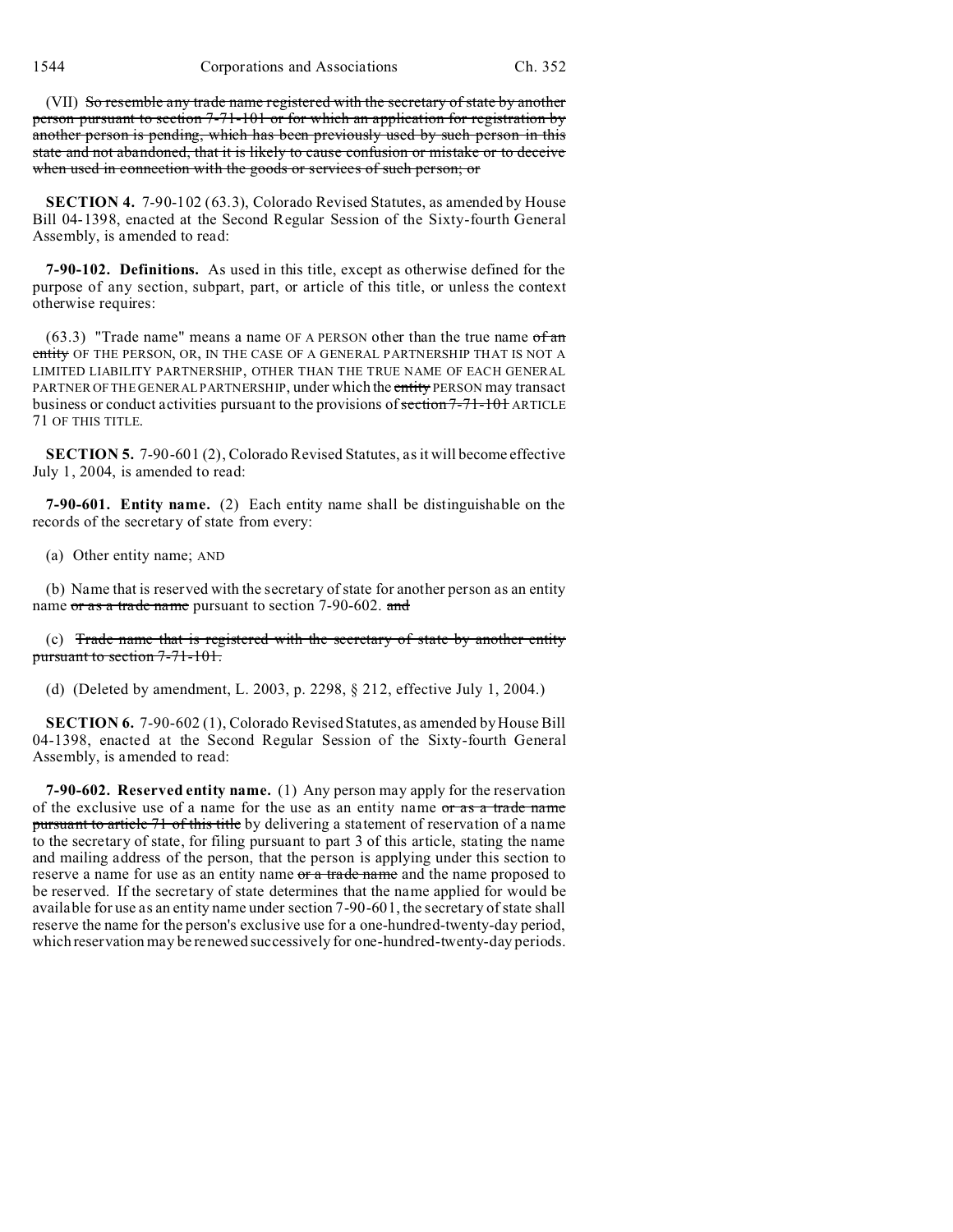A statement of reservation of name may not state a delayed effective date.

**SECTION 7.** 7-90-604 (4) (b) (II), (4) (d) (II), and (4) (e), Colorado Revised Statutes, as amended by House Bill 04-1398, enacted at the Second Regular Session of the Sixty-fourth General Assembly, are amended to read:

**7-90-604. Registered true name of a foreign entity.** (4) (b) A foreign entity that has in effect a registration of its true name may transfer the registration to another foreign entity, whether or not that name is the true name of the transferee, if the transferee is then authorized to transact business or conduct activities in Colorado and if, concurrently with the delivery of the foreign entity's statement of transfer of registration of true name to the secretary of state pursuant to paragraph (a) of this subsection (4), the transferee delivers to the secretary of state, for filing pursuant to part 3 of this article, either:

(II) A statement of reservation of name reserving the transferred name as an entity name or trade name of the transferee pursuant to section 7-90-602; or

(d) A foreign entity that has in effect a registration of its true name may transfer such registration to a domestic entity, although that name is not the true name of the transferee, if, concurrently with the delivery of the foreign entity's statement of transfer of registration of true name to the secretary of state pursuant to paragraph (a) of this subsection (4), the transferee delivers to the secretary of state, for filing pursuant to part 3 of this article, either:

(II) A statement of reservation of name reserving the transferred name as an entity name or trade name pursuant to section 7-90-602; or

(e) A foreign entity that has in effect a registration of its true name may transfer such registration to an individual if, concurrently with the delivery of the foreign entity's statement of transfer of registration of true name to the secretary of state pursuant to paragraph (a) of this subsection (4), the transferee delivers to the secretary of state, for filing pursuant to part 3 of this article, a statement of reservation of name reserving the transferred name as an entity name or trade name pursuant to section 7-90-602.

**SECTION 8.** 7-90-806 (1) (f), Colorado Revised Statutes, as it will become effective July 1, 2004, is amended to read:

**7-90-806. Withdrawal of foreign entity.** (1) A foreign entity authorized to transact business or conduct activities in this state may relinquish that authority by causing to be delivered to the secretary of state, for filing pursuant to part 3 of this article, a statement of foreign entity withdrawal stating:

(f) That the registration of all trade names registered by it with ANY STATEMENT OF TRADE NAME IT HAS ON FILE IN THE RECORDS OF the secretary of state pursuant to section 7-71-101 ARTICLE 71 OF THIS TITLE, and any assumed entity name pursuant to section 7-90-603, are withdrawn upon the filing of the statement of foreign entity withdrawal; and

**SECTION 9. Effective date.** This act shall take effect May 30, 2006.